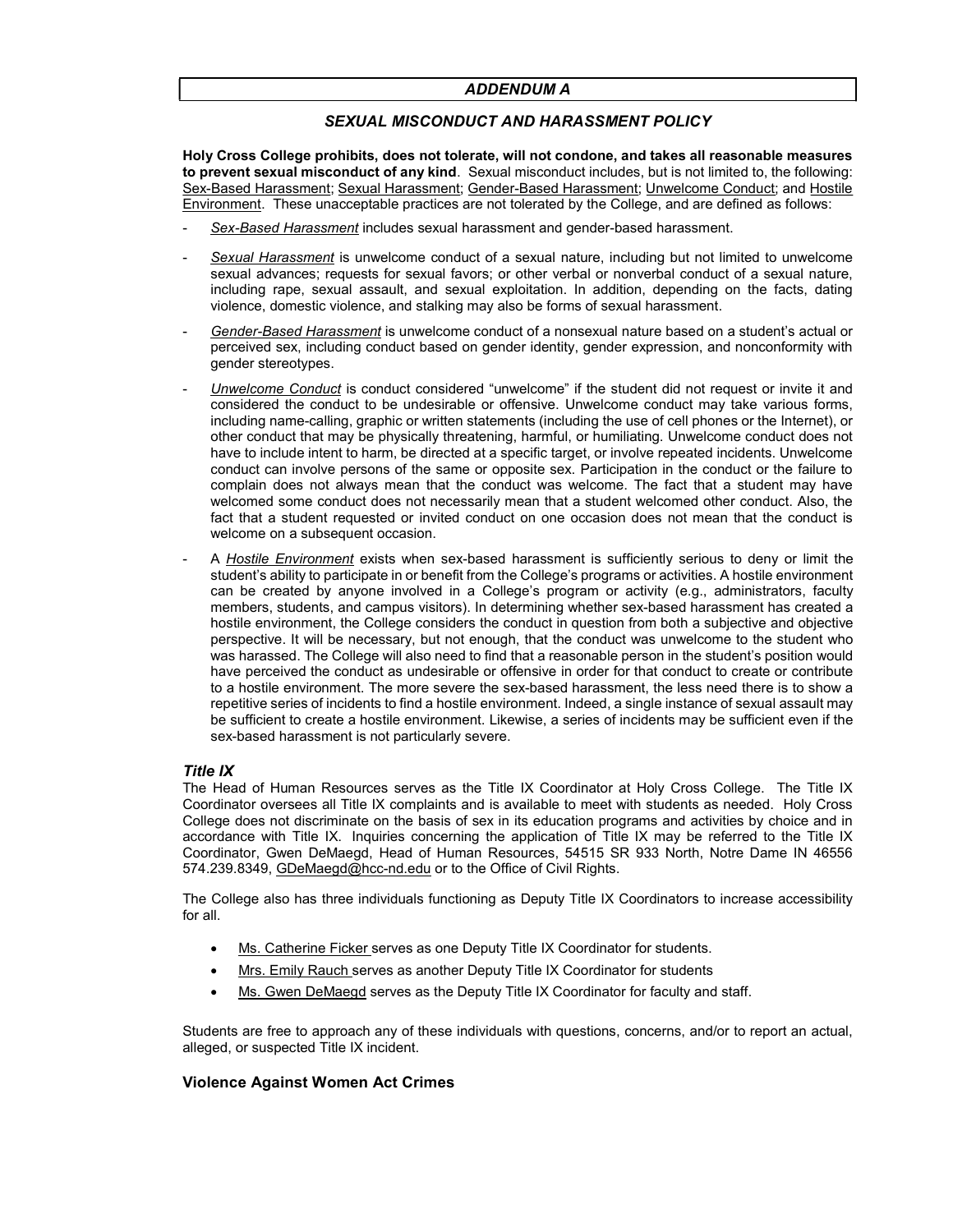Holy Cross College prohibits all forms of violence, and specifically those identified as crimes by the Violence Against Women Act (VAWA), including dating violence, domestic violence, sexual assault, and stalking. The specific definitions of these particular crimes are as follows:

Dating Violence: "Violence committed by a person who is or has been in a social relationship of a romantic or intimate nature with the victim. The existence of such a relationship shall be determined based on the reporting party's statement and with consideration of the length of the relationship, the type of relationship, and the frequency of interaction between the persons involved in the relationship. For the purposes of this definition –

- Dating violence includes, but is not limited to, sexual or physical abuse or the threat of such abuse.
- Dating violence does not include acts covered under the definition of "domestic violence."
- Dating violence is explicitly prohibited by our Student Code of Conduct and in our Employee Handbook, and is subject to adjudication accordingly."

Domestic Violence: "A felony or misdemeanor crime of violence committed -

- By a current or former spouse or intimate partner of the victim.
- By a person with whom the victim shares a child in common.
- By a person who is cohabitating with, or has cohabitated with, the victim as a spouse or intimate partner.
- By a person similarly situated to a spouse of the victim under the domestic or family violence laws of the jurisdiction in which the crime of violence occurred, or
- By any other person against an adult or youth victim who is protected from that person's acts under the domestic or family violence laws of the jurisdiction in which the crime of violence occurred."

Sexual Assault: "An offense that meets the definition of rape, fondling, incest, or statutory rape as used in the Federal Bureau of Investigation's Uniform Crime Reporting (UCR) program." The notion of consent is of particular importance to this offense.

Stalking: "Engaging in a course of conduct directed at a specific person that would cause a reasonable person to fear for the person's safety or the safety of others; or suffer substantial emotional distress. For the purposes of this definition –

- Course of conduct means two or more acts, including, but not limited to, acts in which the stalker directly, indirectly, or through third parties, by any action, method, device, or means, follows, monitors, observes, surveils, threatens, or communicates to or about a person, or interferes with a person's property.
- Reasonable person means a reasonable person under similar circumstances and with similar identities to the victim.
- Substantial emotional distress means significant mental suffering or anguish that may, but does not necessarily, require medical or other professional treatment or counseling."

#### Important Violence Against Women Act Definitions

Consent: "The affirmative, unambiguous, and voluntary agreement to engage in a specific sexual activity during a sexual encounter." This means that, "Under this definition, an individual who was asleep, or mentally or physically incapacitated, either through the effect of drugs or alcohol or for any other reason, or who was under duress, threat, coercion, or force, would not be able to consent. Further, one would not be able to infer consent under circumstances in which consent was not clear, including but not limited to the absence of 'no' or 'stop,' or the existence of a prior or current relationship or sexual activity."

Fondling: "The touching of the private body parts of another person for the purpose of sexual gratification, without the consent of the victim, including instance where the victim is incapable of giving consent because of his/her age or because of his/her temporary or permanent mental incapacity."

**Incest:** "Sexual intercourse between persons who are related to each other within the degrees where in marriage is prohibited by law."

Rape: "Penetration, no matter how slight, of the vagina or anus with any body part or object, or oral penetration by a sex organ of another person, without the consent of the victim."

Statutory Rape: "Sexual intercourse with a person who is under the statutory age of consent." In the state of Indiana, the age of consent is 16.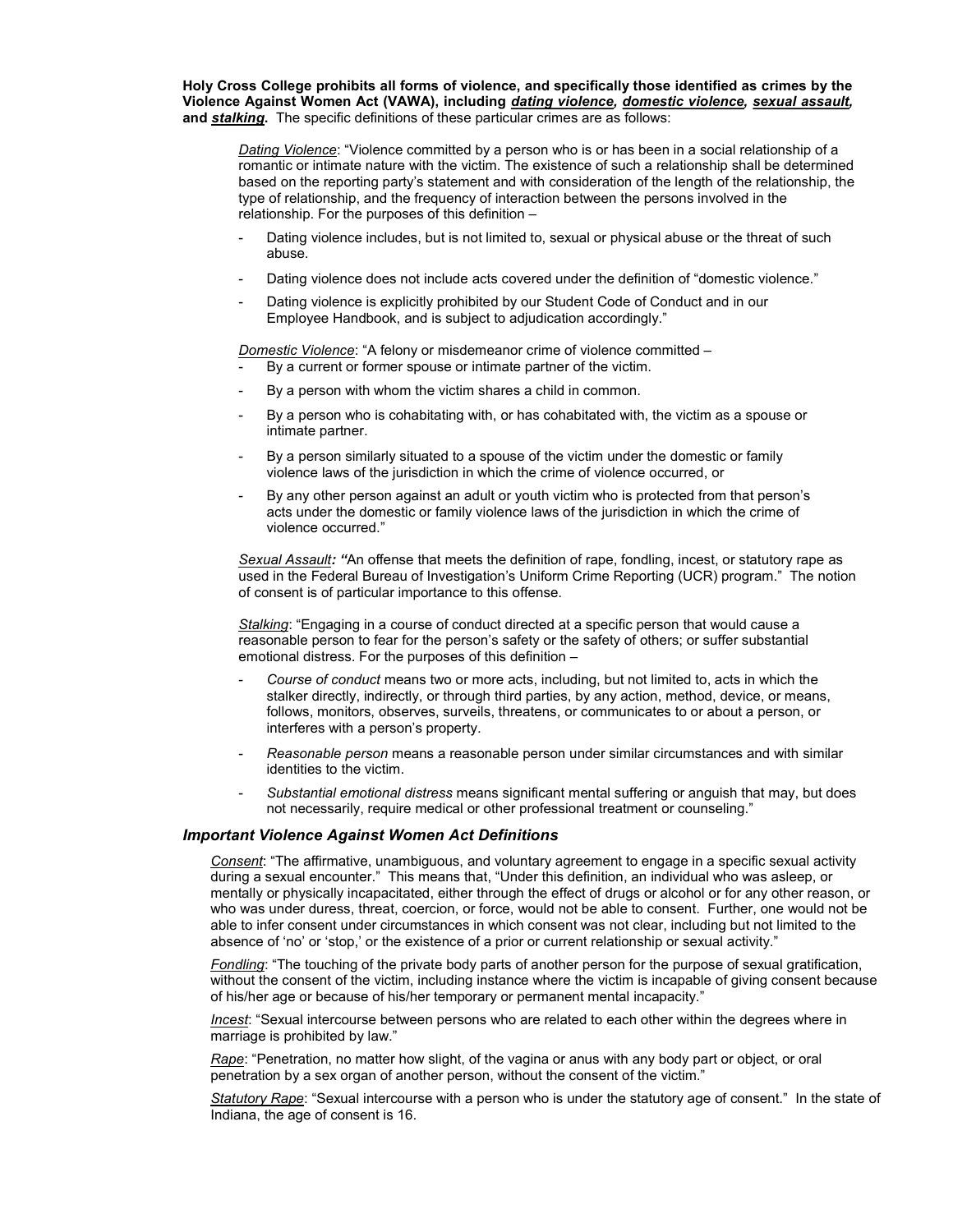Dating Violence: Many sexual assaults on college campuses are perpetrated by acquaintances.

- In most cases, at least one of the persons involved is under the influence of alcohol or other drugs. About 75% of male students who take part in acquaintance rapes had been drinking; about 55% of female students had. The best defense is not to drink alcohol.
- Don't assume that anyone is "too nice" to commit sexual assault.
- Carry a cell phone at all times to call for help if needed.
- Avoid being alone especially in unsafe situations and with strangers and persons you don't know well or with whom you don't feel safe.
- Never leave a drink unattended because of "date rape" drugs, which have no odor or color when mixed with drinks.

### Sexual Harassment

Sexual harassment, which includes sexual violence, is prohibited by College. Student complaints of sexual discrimination against College employees, other students, or third parties are to be filed with Campus Safety and Security. Accusations of sexual discrimination, sexual harassment, sexual misconduct, or sexual violence against Holy Cross College students, regardless of where the conduct occurred, will be adjudicated in accordance with the policies and procedures outlined in the Student Handbook. Such accusations against College employees or third parties will be addressed by the College administration in accordance with employment law. All such complaints will be investigated impartially, and both parties will have equal opportunity to bring witnesses, evidence, make statements, to be informed simultaneously with the complainant/respondent of the outcome, and to appeal the outcome.

For the purposes of this policy, "proceeding" refers to the standardized and specific process to investigate and adjudicate a complaint, and "result" refers to outcome of the proceeding.

A "preponderance of evidence" standard (i.e., "more likely than not") is used to resolve complaints of sexual discrimination. The College will take steps to stop the harassment, prevent recurrence of harassment, and correct its discriminatory effects on the complainant and others, if appropriate. The College will also take steps to prevent retaliation, and take strong responsive action if it occurs.

Harassment occurs when a person who, with intent to harass, annoy, or alarm another person:

- makes unwelcome sexual advances, requests for sexual favors, and other verbal, nonverbal or physical conduct of a sexual nature.
- makes a telephone call, whether or not a conversation ensues.
- communicates by mail or other form of written communication.
- uses a computer network or other form of electronic communication to transmit an obscene message, or indecent or profane words to a person referring to sexual conduct in an offensive way.

#### Sexual Offenses

Sexual offenses are forms of sexual harassment prohibited by Title IX. Sexual behavior of any kind that occurs forcibly and/or against that person's will; or not forcibly or against the person's will where the victim is incapable of giving consent, is considered to be a sexual offense. Holy Cross College neither tolerates nor condones any form of sexually abusive behavior on the part of its community members, whether physical, mental, or emotional.

More specifically, the Violence Against Women Act (VAWA) identifies the following actions as crimes dating violence, domestic violence, sexual assault, and stalking – and these actions, along with any actions that are demeaning to others including, but not limited to, verbal/written harassment, are specifically, explicitly, and expressly prohibited by the College.

#### Victim Rights and Options

Whether occurring on or off-campus, the College will support student requests for assistance in reporting sexual offenses to local police and/or College officials charged with investigating such conduct. The victim of a sexual offense may choose for the investigation to be pursued through the criminal justice system and the College Student Conduct process, or only the latter. When making the decision of how to proceed, the victim of a sexual offense may wish to consult with and discuss options with his or her hall director, the Director of Residence Life and Housing, the Vice President of Student Life, the Campus Minister, the Director of Counseling and Health Services, his or her parents, close friends, or legal counsel, none of which obligates the student to pursue a particular course of action. In the end, the decision of when, how, and to whom to report an incident and pursue legal action rests entirely with the victim of a sexual offense.

Because a sexual offense is a traumatic experience, the student is encouraged to seek counseling services to help his/her recovery. The College offers counseling to students through the Director of Counseling and Health Services. S.O.S. (Sex Offense Services) is a 24-hour sexual offense crisis agency, with both trained volunteers and professional staff to assist recovery through confidential counseling and other support services.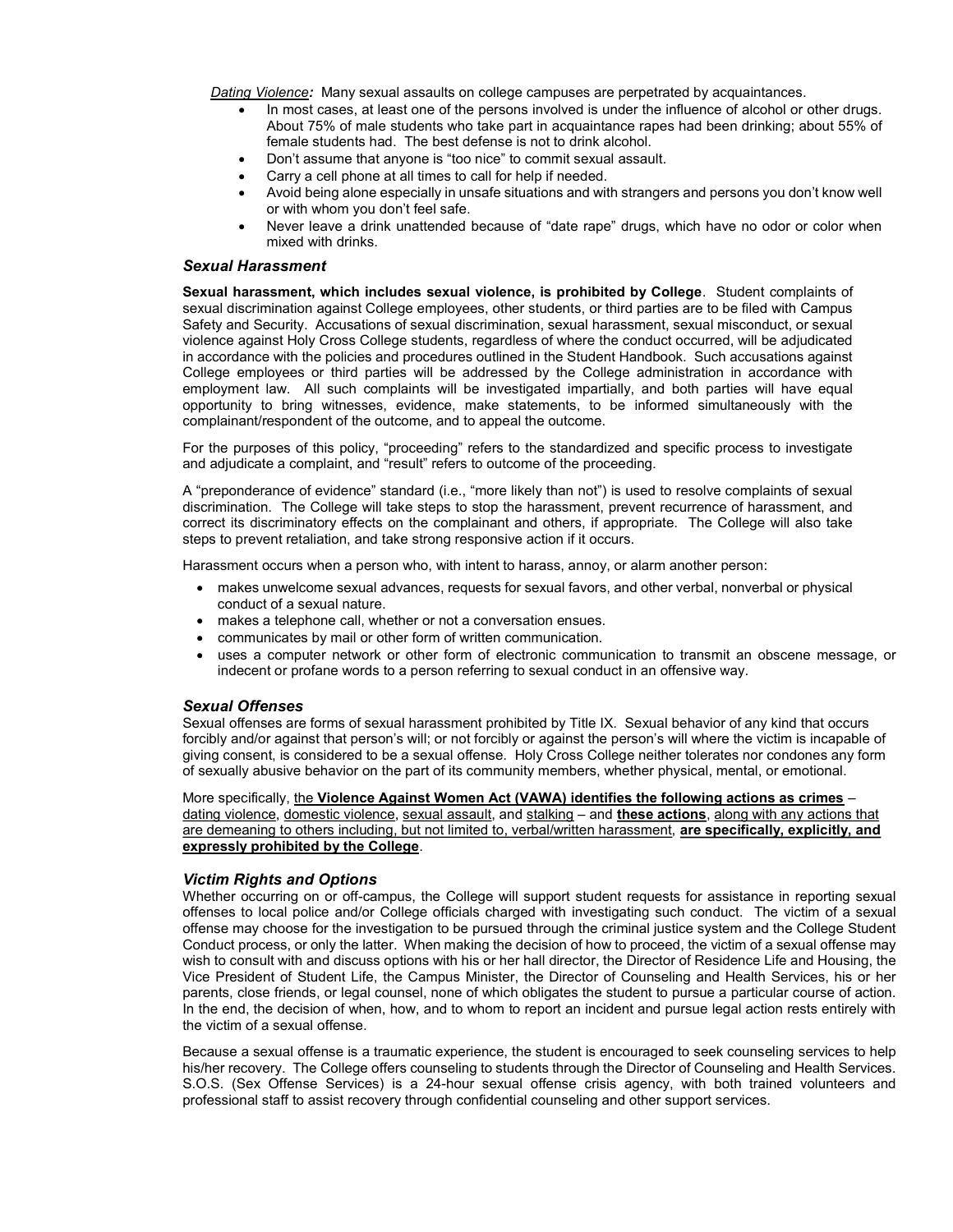If a student requests, the College will honor changes in class schedule and/or housing assignment, if reasonably possible and available. Requests for changes should be made through the Vice President of Student Life.

## Complaint Reporting Options

Complainants have reporting options that are confidential and non-confidential and should be clear on the obligations of the person to whom they are reporting. If a suspected Title IX offense is reported to a non-confidential College official, the College is bound by federal statue to investigate the matter to fullest possible extent, regardless of the complainant's wishes.

Confidential Reporting Options – sharing information and/or seeking resources from confidential sources will not result automatically in an investigation. The following confidential resources area available to Holy Cross college students:

- Student Counselors Mr. Tom DeHorn, Director of Student Counseling and Health Services; located in room V-174, telephone number (574) 239-8383, and via restricted email at counselingservices@hcc-nd.edu
- Campus Ministry/Religious Mr. Andrew Ouellette in his role as Campus Minister, and any Priest in the Sacrament of Confession
- S-O-S of the St. Joseph County Family Justice Center phone (574) 289-HELP (see below for additional information)

Non-confidential Reporting Options – sharing information about an incident of sexual assault, harassment, and/or sexual misconduct will result in an investigation as required by Federal Law. The following nonconfidential resources are available to Holy Cross College students:

- College Title IX Coordinators Ms. Gwen DeMaegd, Ms. Catherine Ficker, & Mrs. Emily Rauch
- Campus Safety and Security you may approach any Campus Safety and Security officer and/or contact them at (574) 239-8312
- Hall Staff Hall directors and/or RAs.

## Procedures for Making a Sexual Offense Complaint

A student may wish to file a complaint with the College in addition to or instead of filing a complaint with the local police. Discussing this option with the Vice President of Student Life or the Director of Residence Life and Housing does not constitute an official report and does not obligate the student to file a formal complaint. To make a formal complaint:

- Requires the student making the complaint referred to as the complainant  $-$  to submit a detailed written statement to a non-confidential College official which describes what occurred and names any persons who participated in or witnessed the alleged offense.
- The accused student referred to as the respondent and any known witnesses will also be asked to submit a detailed written statement to the same effect.
- Based upon the findings of the investigation, and in consultation with the Vice President of Student Life, the Director of Residence Life and Housing may elect to handle the matter administratively through a conference or refer the matter to a Title IX Hearing.
- Investigations of alleged sexual offenses will be conducted in a prompt, fair, impartial, and confidential manner, normally completed within 60 calendar days of receiving the official complaint.
- In accordance with Title IX guidelines, a preponderance of evidence standard (i.e., more likely than not) will be employed in determining if a violation has occurred.

Whether occurring on or off-campus, the College will assist students in reporting sexual offenses to local police and/or College officials charged with investigating such conduct. A student may wish to consult with his or her hall director, the Director of Residence Life and Housing, the Vice President of Student Life, the Campus Minister, the Director of Counseling and Health Services, his or her parents, close friends, or legal counsel. In the end, the decision to report the incident and pursue legal action rests entirely with the student.

### Complaint Investigation and Adjudication Procedures

In accordance with the Federal DOE guidelines, cases of alleged sexual offenses, including domestic violence, dating violence, sexual assault, and stalking, the same procedures governing investigations, conferences, and hearings will be observed (see Procedure for Dealing with a Disciplinary Infraction), with the same possible outcomes ranging from verbal or written reprimand to expulsion from the College, along with the two following additional procedures:

1. The complainant and the respondent are entitled to the same opportunities to have and advisor present during a conference or hearing.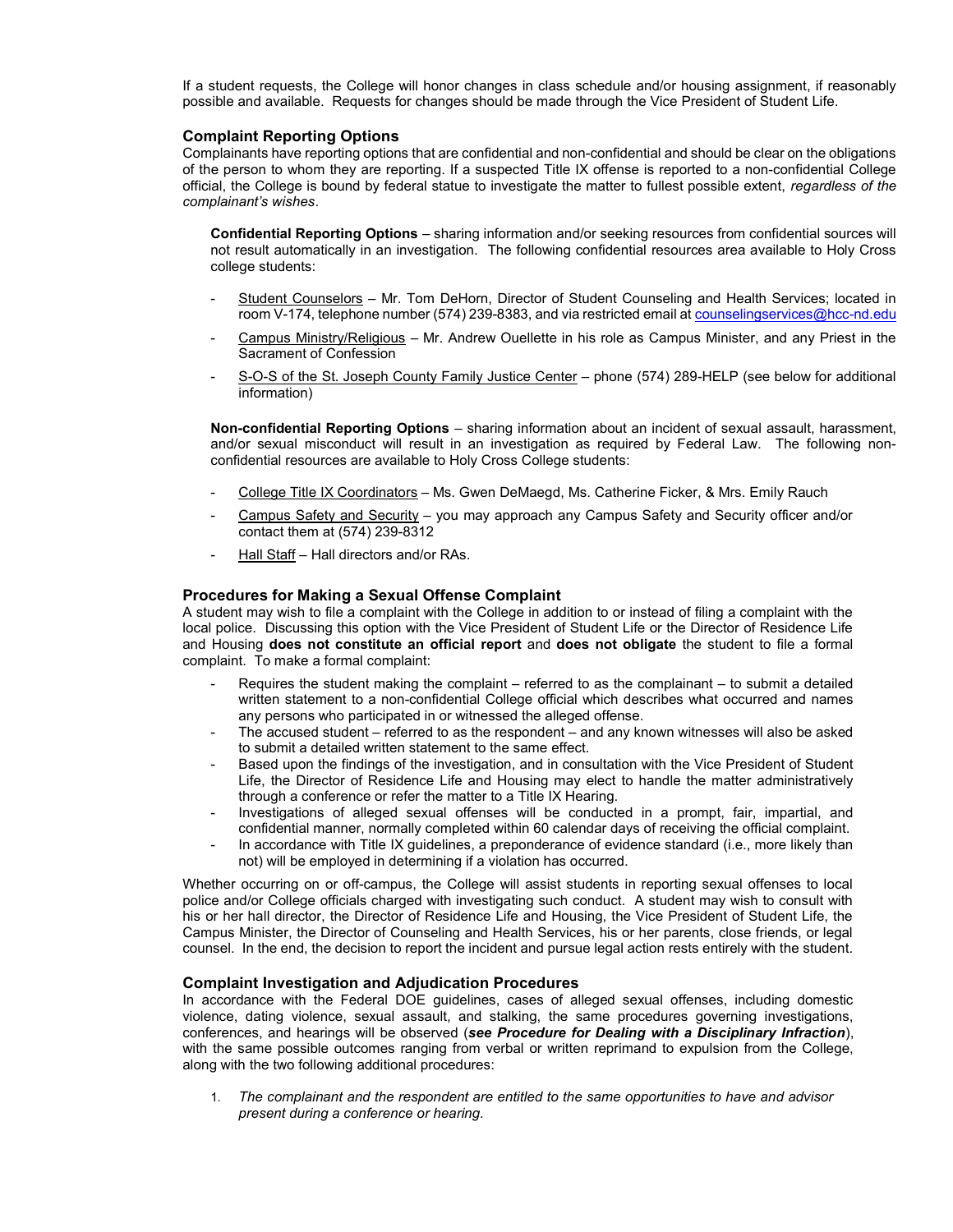2. Both the complainant and the respondent will be simultaneously notified in writing of the results of any conference or hearing. This notification will normally take place within seven days of the conference or hearing. Both the respondent and complainant may also appeal the results, be informed of any changes to the results that may occur, and when the results become final.

Appeals, which may be filed by either the respondent or complainant, must be submitted within three (3) working days of written notification of the conference or hearing outcome.

The Title IX prohibits any retaliatory action or harassment by the respondent (i.e., alleged perpetrator) or his/her associates against a complainant of sexual harassment or violence. Name-calling, taunting, making disparaging remarks, physical/emotional intimidation, and other such inappropriate actions of a harassing nature and/or which make the complainant feel uncomfortable, victimized, harassed, and or threatened – either in person and/or virtually – are among the prohibited actions. Incidents of this nature are to be reported to Campus Safety and Security or the Vice President of Student Life.

## Information & Support Services for Victims of Rape & Sexual Offenses

The first priority of a student who has experienced a sexual offense is to get to a place of safety. The student should then obtain necessary medical treatment. The College strongly recommends that a victim of a sexual offense report the incident in a timely manner. A sexual offense should be reported directly to Campus Security, Hall Director, or Vice President of Student Life, or if the offense occurred off-campus, the local police. Speaking with the police **does not obligate** the student to press charges. Filing a police report will ensure that the victim of a sexual offense receives the necessary medical treatment and tests. It also provides the opportunity for timely collection of evidence helpful in prosecution. The victim should avoid showering, douching, using the toilet, or changing clothes before seeking help at the emergency room, as this may destroy physical evidence that could be obtained during the exam.

### Sex Offense Services (S-O-S) Rape Crisis Center, South Bend

S-O-S is St. Joseph County's rape-crisis center, housed within the Family Justice Center (FJC) of St. Joseph County. S-O-S is staffed by trained professionals and volunteer advocates who are available 24 hours a day/7 days a week.

S-O-S staff can provide confidential counseling and recovery services, as well as support and information about communication with the police, family and friends. S-O-S Volunteer Advocates provide emotional support and information on the phone and in person at area hospital Emergency Rooms around the clock. Specially trained professionals offer confidential counseling, group therapy, information, and referrals. S-O-S Advocates can act as a liaison between the victim and the legal process, and can accompany the victim to court, if desired.

You can reach S-O-S by calling 574.289.HELP (574.289.4357).

#### St. Joseph County Prosecutor's Office, Special Victim's Unit

This specially trained unit of the St. Joseph County Prosecutor's Office consists of victim advocates, law enforcement investigators, prosecutors, paralegals, and other prosecutorial support staff. Twelve detectives who are trained and experienced in domestic violence, sexual assault, and child abuse cases come together from the three major police departments in St. Joseph County--the South Bend Police Department, Mishawaka Police Department, and the St. Joseph County Police Department--to coordinate their efforts and to concentrate on these specific crimes. They work under a Commander and Assistant Commander and a prosecutorial staff whose expertise is these types of crimes as well.

The SVU is located on the 2<sup>nd</sup> floor of the Family Justice Center of St. Joseph County (FJC) at 711 E. Colfax, South Bend, Indiana. The SVU is open 8:00 - 4:30, Monday - Friday. Phone: 574.235.7818.

For more information on ways to reduce your risk of sexual assault:

http://www.rainn.org/get-information/sexual-assault-prevention

http://www.loveisrespect.org/

http://www.cdc.gov/Violenceprevention/sexualviolence/index.html